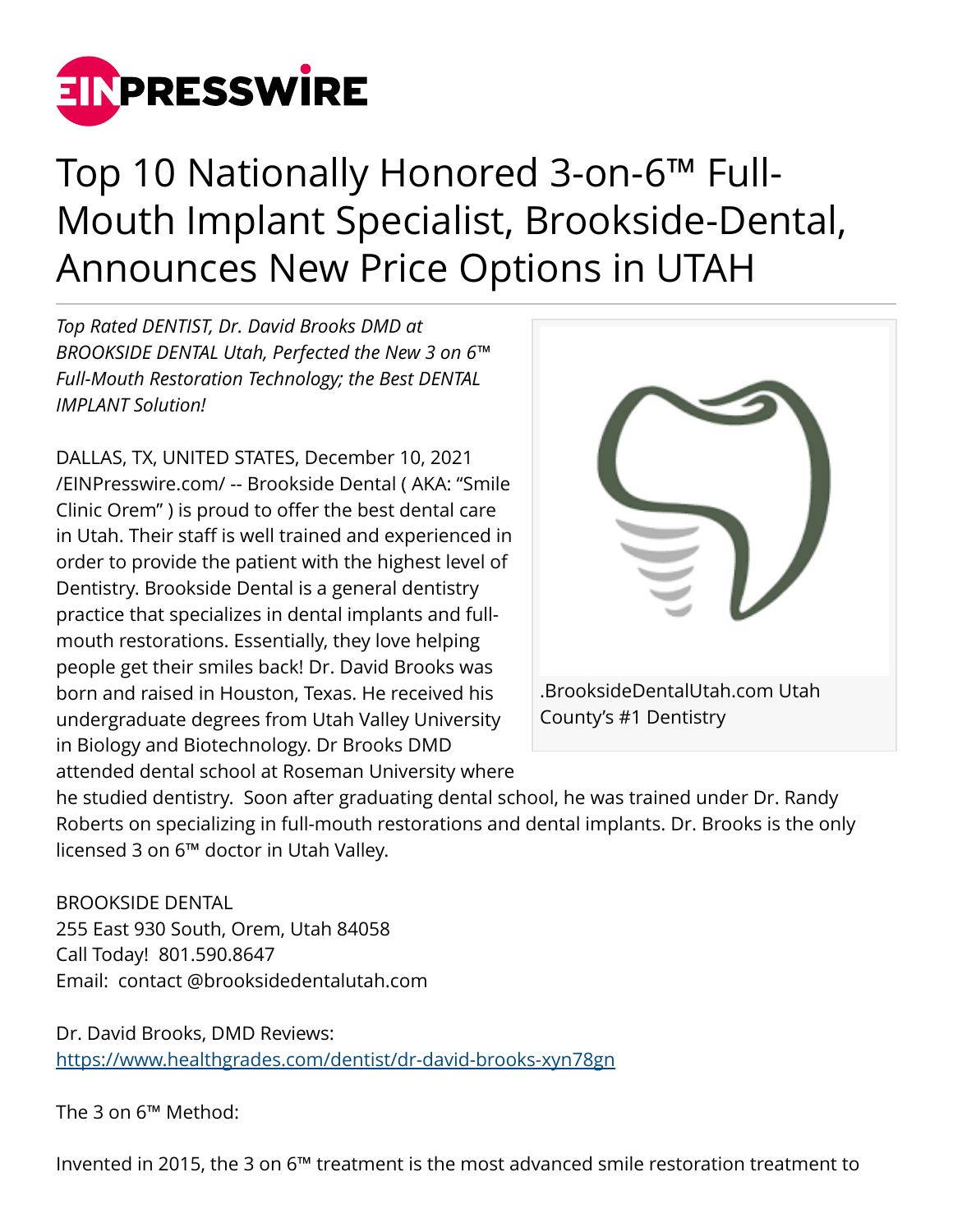date. It consists of three permanent bridges secured to six implants. The 3 on 6™ is a truly permanent solution that doesn't need to be removed to be cleaned, ever. Standard brushing and flossing are all that is required. The teeth sit right against the natural gum line, making it function and feel like natural teeth in the user's mouth. The zirconia bridges are 5x stronger than other porcelain restorations, and when coupled with the six implants, the 3 on 6™ is designed to last a lifetime. Their opinion is that the 3 on 6™ is the best smile restoration treatment available and should be the first option considered. They are the only licensed 3 on 6™ provider in Utah County. <https://www.brooksidedentalutah.com/>



Improving Smiles. Changing Lives. Over 60% of 3 on 6™ patients had previously decided to not pursue any treatment because the treatment plans, they received are too expensive. The 3 on 6™ has made permanent smile restoration affordable and accessible for many people who

"

Brookside is the Best, Most Experienced Provider of the 3 on 6™ Full-Mouth Restoration Technology. Dr. Brooks DMD, is the Highest Rated, 5-Star Reviewed, Dentist using this Best-of-Industry Solution." *Brookside Dental, Utah* previously they are left to choose between dentures or a smile they aren't happy with. Losing the patients teeth means losing the patients smile, losing the patients ability to eat and speak normally, and losing the patients confidence. There are a range of good options depending on the patient's needs and budget. Brookside Dental (AKA: Smile Clinic Orem) offers FREE consultations for any patient who is considering a full mouth treatment. They will do an exam with x-rays and present the patient with various options for treatment and answer all the patient questions.

Permanent Placement! Six implants are placed to provide permanent strength and protect from bone loss with a 3 on 6™ implant. Beautiful Bridges! Three beautiful, bright, and incredibly strong zirconia bridges are attached to the implants. Control and Comfort! With no acrylic mouthpiece, eating and speaking feels just like using the patient's natural teeth. Minimal Maintenance! No glues or rinses. Brushing and flossing are all that is needed. More than just a new smile... Restoring someone's beautiful smile has the effect of changing how they interact with people,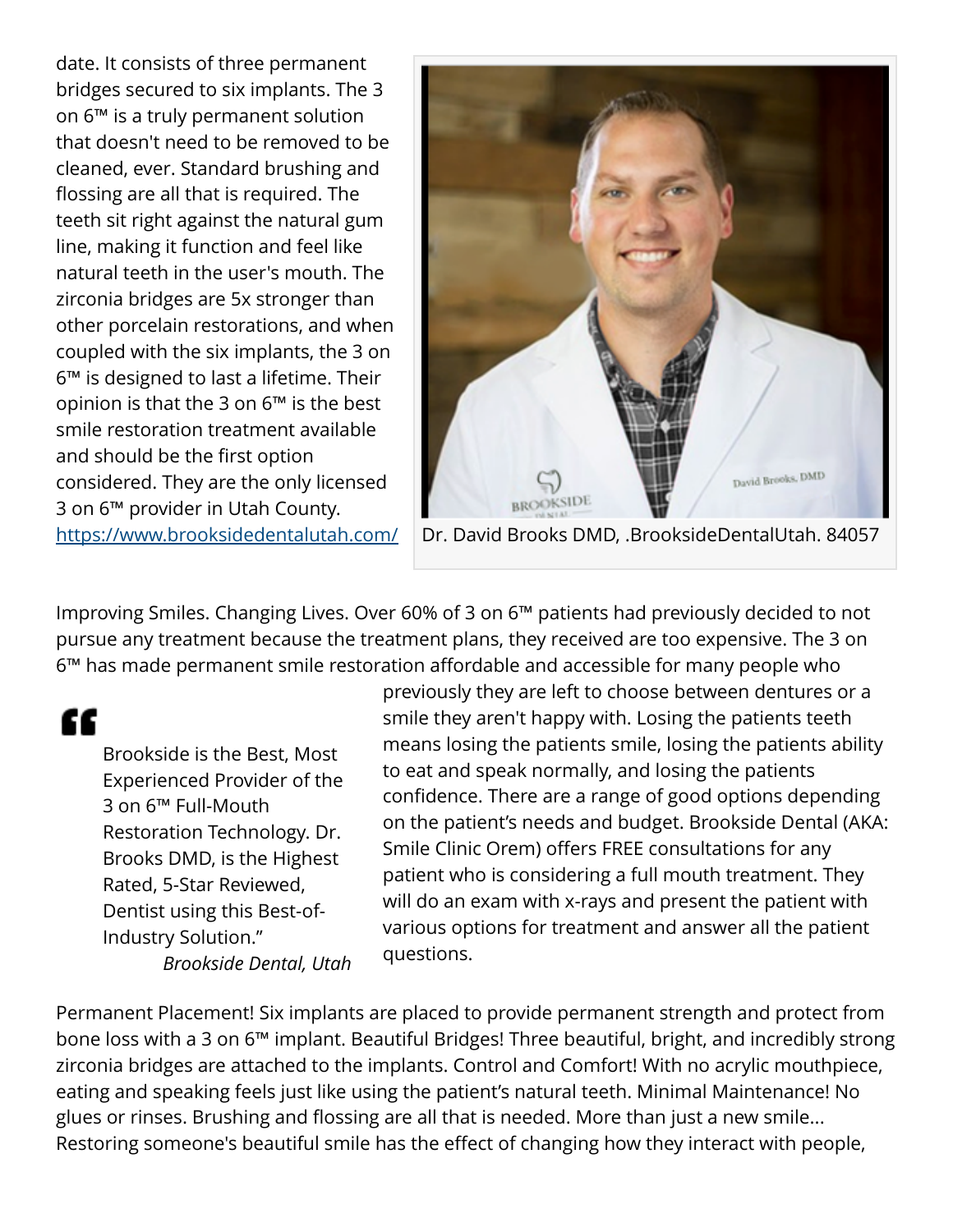and more importantly how they feel about themselves. Whether it's asking for a raise or inviting someone to dinner, being confident in their smile has made a world of difference. Don't wait! Restore the beauty and confidence that will improve the patient r life for the better. The patient r only regret will be that the patient hadn't done it sooner.

The 3 on 6™ Process:

Step 1: Free Consultation: Everything begins with a free consultation with a 3 on 6™ certified doctor. They will take scans of the patient r mouth which they will use to determine if the patient is a candidate for the 3 on 6™. At this initial consultation, they will also go over payment and financing options with the patient and determine if and when the patient would like to begin treatment.



"Brookside Dental" Voted Best Dental Implants, 84058



Best of State UT, 3-on-6 Dental Implants, 801.590.8647

Step 2: Implant Surgery: At the following appointment, the implant surgery will take place. This can be done with local anesthesia or the patient can choose to be sedated. After this surgery, the implants will need to heal for anywhere from a few weeks to a few months. During this time the patient will receive a temporary denture so that the patient is not toothless while the patient heal. In some cases, a single piece bridge can be placed instead of a denture. their dental lab will use scans of the patient r teeth or pre-designed models to design the patient r new smile. The patient will have input on the design including the shade of the teeth.

Step 3: Temporary Restoration: After the patient's implants are healed, the patient will stop wearing the denture and will have temporary bridges placed on the patient's implants. These are made out of a cheaper material and will serve as a test drive. After trying the bridges for two weeks the doctor will meet with the patient again to see if the patient 're happy with their smile or if they would like some adjustments with the shade or fit. Based on the patient r feedback, the Doctor may make some modifications to the patient r bridges.

Step 4: Final Bridges: The patient r final zirconia bridges will then be made by their dental lab specialists, based on the specifications from the patient r Doctor. A final appointment will be scheduled in which the Doctor will place the patient r final bridges and ensure that it meets all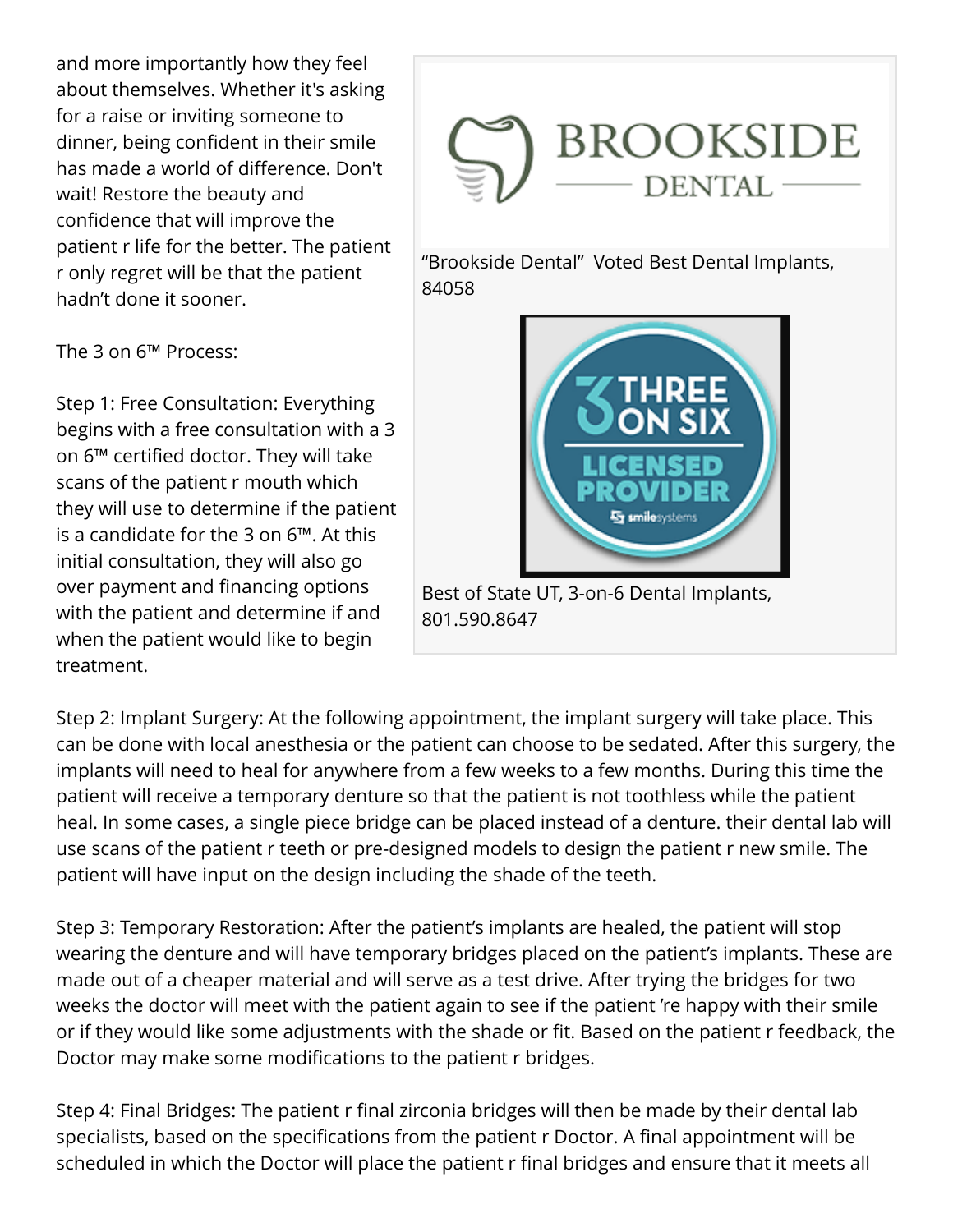the patient r expectations. The patient r new 3 on 6™ smile will be beautiful and permanent. The patient doesn't have to ever remove it and can maintain it with simple brushing and flossing. The patient can smile, speak, kiss, and chew with confidence!

Brookside Dental ( AKA: "Smile Clinic Orem" ) Reviews: [https://www.womply.com/biz/utah-smile](https://www.womply.com/biz/utah-smile-clinic-orem-orem-UT/)[clinic-orem-orem-UT/](https://www.womply.com/biz/utah-smile-clinic-orem-orem-UT/) 

Their 3 on 6™ procedure comes with a limited lifetime guarantee with participating providers. their goal is to make the patient r new 3 on 6™ smile last the patient for the rest of the patient r life. By following their guidelines and oral health directions, their know that it can happen! Some benefits of the guarantee include free implant replacement in the



801.590.8647 Dr. Brooks DMD, Utah's #1 Family **Dentist** 

first year due to failure, lifetime full implant replacement if no Osseo integration occurs, lifetime bite adjustments by the patient r provider, discounted replacement bridges, and more! Check with the patient r provider to see if they offer the guarantee and for terms and conditions.

### FAQ's:

a- "Do they accept insurance?"

Most of their offices work with just about all dental insurance companies to help the patient get reimbursed for the work the patient receives.

### b- "Can I finance my treatment with payments?"

If the patient has good credit (score of 600 or higher), chances are the patient will qualify for financing. If the patient does not have good credit, they may still be able to help the patient with payments but will require a down payment and a steady income.

c- "What if I don't live near a 3 on 6™ provider location?"

Because of the high quality and low prices of their work, they have many patients who come from out of town to have work done. The office manager at their location will be happy to help the patient find a convenient hotel, and schedule the patients work so that as few trips as possible are required.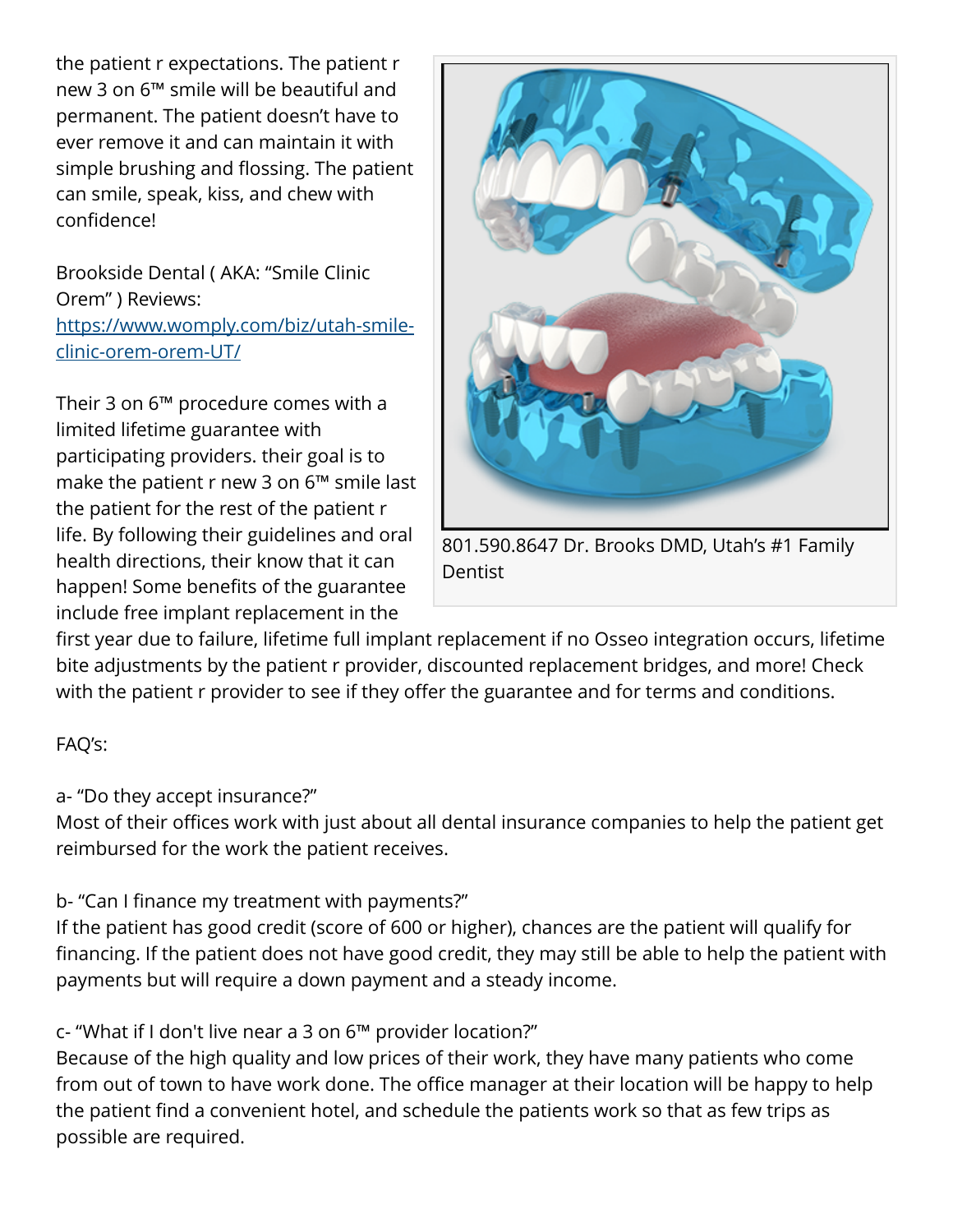# d- "How does the 3 on 6™ price compare to comparable treatments?"

Their 3 on 6™ patients often save between 15 to 30 thousand dollars from other comparable treatment plans. Their licensed offices pride themselves on being able to offer the most competitive prices in the market. Because implants and full mouth restorations are all that they do, they get great deals on the supplies and equipment they use, the doctors are quicker and more efficient, and the cost of their equipment is spread out over many patients, instead of a few. They are also able to offer significant savings by using their own in-house lab instead of an outside lab like most offices.

# e- "Is the procedure painful?"

Their doctors make sure that this is as pleasant an experience as possible. Most providers can do local anesthesia or general anesthesia with a dedicated anesthesiologist if the patient 'd prefer to just sleep through the entire procedure and wake up with a beautiful new smile. Similar to most trips to the dentist, the patient shouldn't feel any pain during the procedure. During the next 24 hours, any pain the patient experience can normally be controlled with Ibuprofen or Tylenol. The doctor can help the patient as needed. Their patients are nearly always pleasantly surprised at how painless the process is.

### f- "How long is the recovery?"

Most patients are able to go back to work within a day or two after the surgery. After the implants are placed, the patient will generally require a 3-month healing period for the implants before they place the patient's final restorations.

### g- "Will I leave my surgery with no teeth?"

Absolutely not! The patient will leave the office the day of surgery with a beautiful new smile. During the time that the implants are healing the patient will either have a temporary teeth restoration or a removable option like a denture, depending on bone levels and pricing. Rest assured, the patient will never leave their office without teeth in the patient's mouth!

### h- "How do I know if I'm a candidate?"

During the patient's consultation, the patient's doctor will look at the mouth and at a 3D scan of their bones. The amount of bone the patient has will be very important to whether the patient is eligible for a 3 on 6™. The doctor will let the patient know during the consultation which procedures they are a candidate for.

### i- "What if I don't have enough bone for implants?"

Through the use of bone grafting and/or zygomatic implants they can usually find a solution where other office may not. It is only a small percentage of patients who don't have enough bone for the 3 on 6™. For those patients, they can usually offer another solution like the All-on-X.

j- "What is the difference between the All-on-X and the 3 on 6™?" The All-on-X is a larger, bulky restoration that can feel unnatural in the patients mouth and is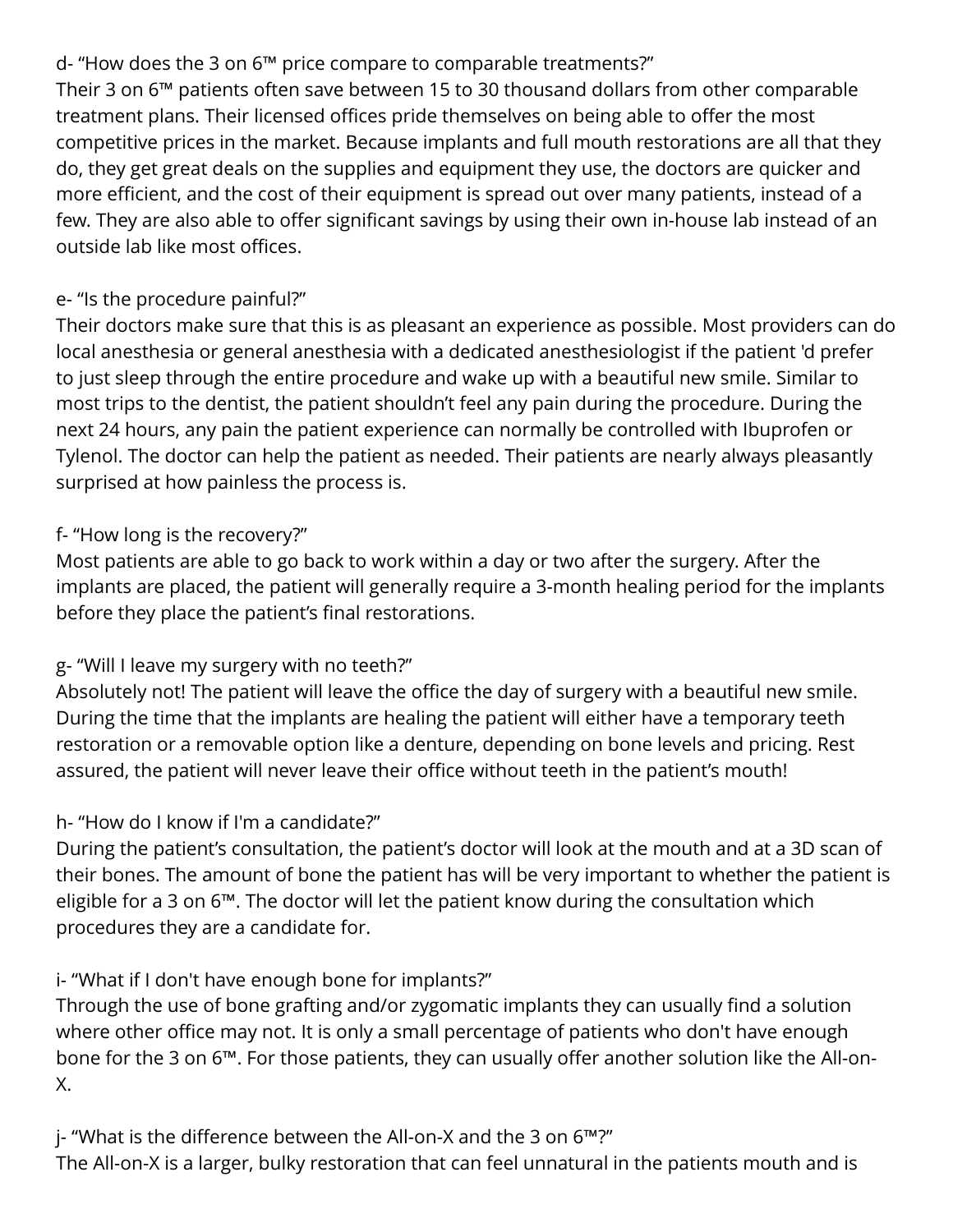secured with their implants. It is sometimes the best option when there is significant bone loss. It also usually requires removing some bone to get it to fit in the mouth. The All-on-X can also trap food and may need to be removed periodically for cleanings and to prevent infection. The 3 on 6™ uses three bridges that are attached using six implants in an arch. Only the teeth are replaced so there are no fake acrylic gums, making it feel just like having the patient r natural teeth in the patients mouth again. Instead of removing bone, bone grafting is done to extracted teeth and the six implants all help to maintain the patients natural healthy bone levels. The 3 on 6™ does not need to be removed for cleanings or maintenance.

### k- "Why shouldn't I just go with a denture?"

Most people experience a gag reflex with dentures because it can feel like using a large plastic mouth guard. It can also cause irritation and pain. In addition, glues must be used to try to prevent the denture from slipping out. Some of the glue will be ingested which is uncomfortable and unhealthy. Denture users also must avoid certain foods. Since dentures don't provide any bone support, the bone in the patients jaw slowly deteriorates when the patient has a denture. This changes the shape of the patient's mouth, making it so that the patient 'll need to use more glue and eventually replace the patient's dentures every few years. Dentures should be the last option.

#### l- "How do I maintain my new teeth?"

Maintaining the patients new 3 on 6™ smile will be similar to taking care of regular teeth. If the patient keeps them clean, they should last the rest of the patient's life. The patient will still need to brush and floss, and they highly recommend the use of a water flosser to help keep the patients implants and gums very clean. Patients should schedule regular dental cleanings every 6 months. They also recommend the patient avoid smoking and drugs as these things can affect the patient's bone density and implant longevity. A healthy diet and exercise will contribute to the patients dental and overall health.

Professional Care With a Personal Touch @ UTAH SMILE CLINIC! At Utah Smile Clinic they provide the most advanced dental treatment while maintaining a personal and friendly environment. When a patient walks through their doors, they strive to make them feel at ease and understood. They want to know more than just what the patient's dental problem is. Their goal is to help restore whatever the patient is missing, whether that is confidence, comfort, or the patient's ability to eat the foods they love. They are grateful to have the patient's trust and promise they will take great care of the patient. Utah Smile Clinic is proud to offer the best dental care in UTAH. Their staff is trained and experienced to provide their patients with the best, most up to date, comfortable dental experience possible. They make sure to spend enough time with each patient so that they are fully knowledgeable and comfortable with any treatment that will be provided. They guarantee that all procedures will be done to their high standards and they are confident that their patients will be satisfied.

3 on 6™ Limited Lifetime Guarantee! Their 3 on 6™ procedure comes with a limited lifetime guarantee. Their goal is to make the patients new 3 on 6™ smile last them for the rest of their